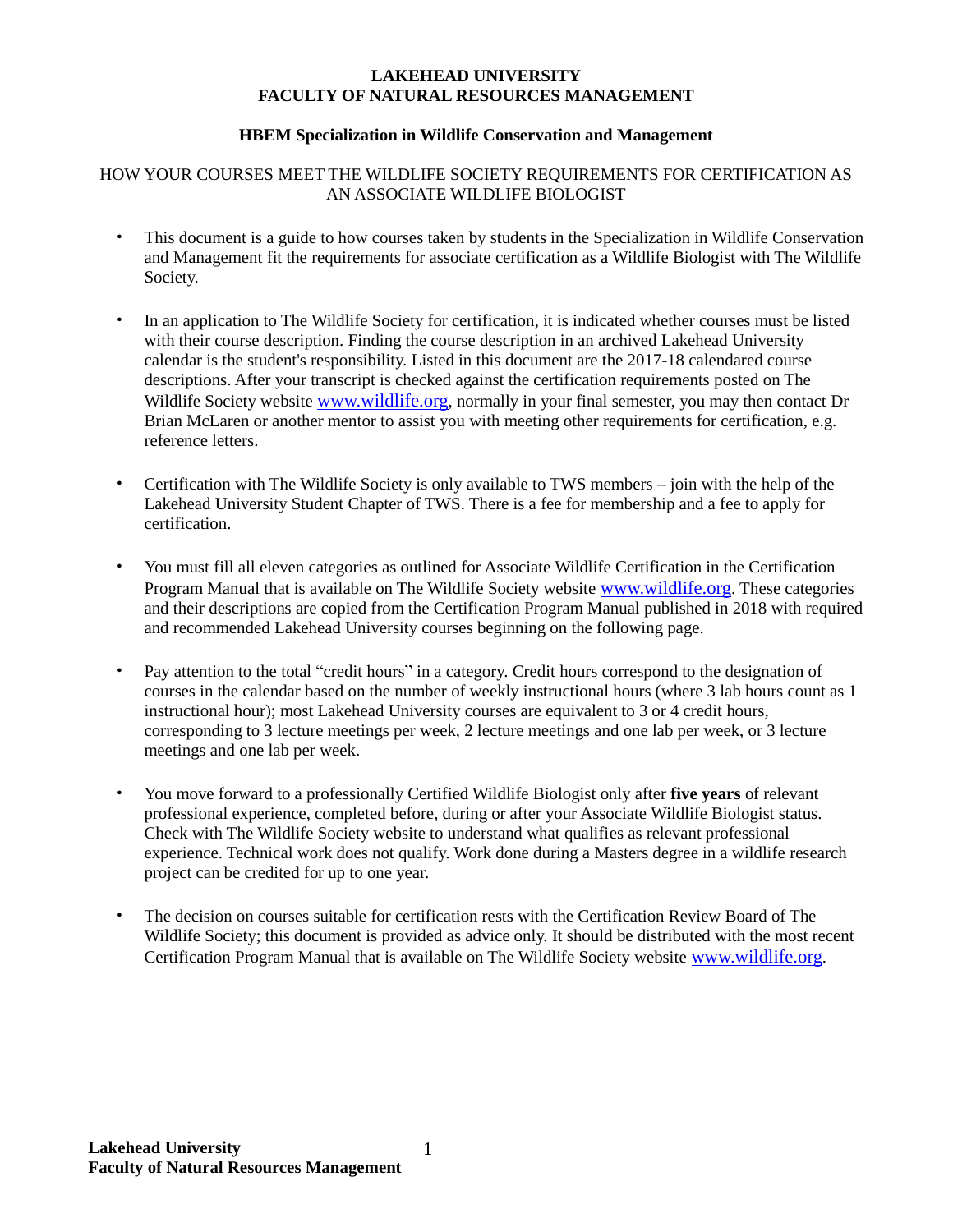## **i) WILDLIFE MANAGEMENT (required total of 6 credit hours)**

Courses emphasizing the principles and practices of wildlife management. Course descriptions, immediately following course listing, are required and should demonstrate training in understanding and manipulating habitat relationships and population dynamics in the context of objectives and influences established by human concerns and activities. Conservation biology courses count if they contain a specific focus on management and decision making.

This category is completed with required courses Natural Resources Management 3116, Fundamentals in Fish and Wildlife, and Natural Resources Management 4251, Fish and Wildlife Practice. Students with an interest in forest management may choose Natural Resources Management 3219, Habitat Planning, as an additional course in this category. Another good elective choice is either Natural Resources Management 3232, Conservation Biology, or Natural Resources Management 4252, Conservation Ecology.

#### **Fundamentals in Fish and Wildlife**

## **Natural Resources Management 3116: 2 hrs lecture, 3 hrs lab (3 credit hours)**

Students will develop skills in wildlife observation and identification with an emphasis on vertebrates of the boreal system. Lectures will introduce the taxonomy and life requisites of individual species and life forms and compare aquatic and terrestrial systems at various scales. Other topics include fish and wildlife planning, management investment, tracking, trapping, hunting, rare and endangered species, and the use of ecological land classifications or forest inventory to classify habitat. Field trips and a lab setting will assist in the learning of fish and wildlife specimens.

#### **Habitat Planning \***

#### **Natural Resources Management 3219: 2 hrs lecture, 3 hrs lab (3 credit hours)**

Principles of habitat management for fish and wildlife will be discussed and reviewed. Particular emphasis will be placed on understanding the concepts of ecosystem management for wildlife and forest products as well as understanding how selected wildlife species respond to changes in their environment. The impact of forest management on fish and wildlife habitat will be considered and means and methods to mitigate any potentially harmful effects will be an important part of the course. Habitat requirements of selected groups of species will be listed and placed within an ecosystem context.

#### **Conservation Biology**

#### **Natural Resources Management 3232: 3 hrs lecture, 2 hrs tutorials (4 credit hours)**

An introduction to the fundamental concepts and issues relevant to conservation biology emphasizing threats to biological diversity, how those threats are recognized, and strategies employed to mitigate those threats. Additional topics will include the history and development of Conservation as a discipline, and the consequences of ethics, economics, and legislation and other social influences on conservation outcomes. Tutorials will investigate contemporary topics in conservation, allowing students to critically consider issues relevant to conservation. Tutorials will also allow for guest speakers to present topical information to the class, as available.

#### **Fish and Wildlife Practice**

## **Natural Resources Management 4251: 2 hrs lecture, 3 hrs lab (3 credit hours)**

Practical aspects of decision-making in the practice of fish and wildlife management for students who want to increase their depth of understanding in these areas. Labs will illustrate and investigate techniques that provide data for management decisions.

#### **Conservation Ecology**

#### **Natural Resources Management 4252: 3 hrs lecture (3 credit hours)**

Conservation concepts, theories, issues and strategies. Lectures will discuss conceptual, empirical and experimental approaches to conservation ecology. Oral presentations, written reports and investigative assignments will include case studies as well as the practical application of conservation principles.

\* Natural Resources Management 3219, Habitat Planning, is a required course for the Specialization in Wildlife Conservation and Management if Biology 3151, Biogeography, is not taken. See category iii.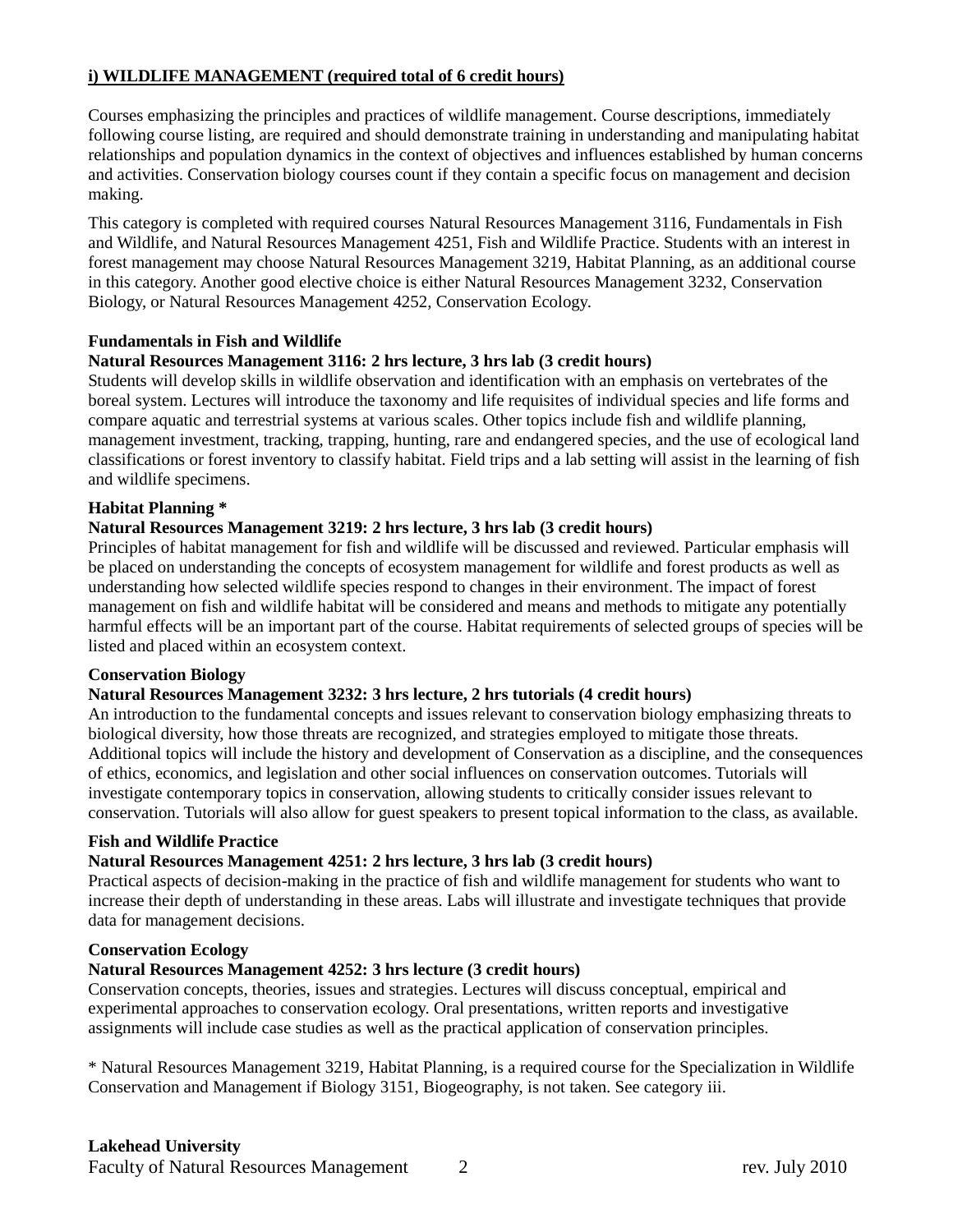## **ii) WILDLIFE BIOLOGY (required total of 6 credit hours)**

Courses in the biology and behavior of birds, mammals, reptiles, or amphibians. Course descriptions, immediately following course listing, are required. Courses should demonstrate training in understanding the biology of vertebrate wildlife species and their habitat relationships as the basis for management and must include at least one course dealing solely with the science of mammalogy, ornithology, and/or herpetology (this course must be taken at a college/university and cannot be substituted by another course or experience). A course that combines mammalogy, ornithology, or herpetology will meet the "ology" requirement in this category. Ichthyology, marine biology (except courses focusing on marine mammals or reptiles), microbiology, entomology, or related courses will not count in this category, but will qualify in the Zoology category.

This category is completed with the requirement to take two of the three Biology courses listed below in their third or fourth years. Students may opt to take the third course as an elective.

## **Mammalogy**

#### **Biology 4211: 3 hrs lecture, 3 hrs lab (4 credit hours)**

Origin, relationship and structure of mammals. A survey of the families of living mammals: past and present distribution of important groups. Special attention is given to Ontario forms.

#### **Ornithology**

#### **Biology 4231: 3 hrs lecture, 3 hrs lab (4 credit hours)**

The biology of birds, including their evolution, systematics, anatomy, reproduction, ecology, and behaviour. Laboratory work will examine aspects of avian morphology, such as plumages and internal anatomy, and adaptations for feeding, locomotion, and reproduction.

#### **Herpetology**

#### **Biology 4435: 3 hrs lecture, 3 hrs lab (4 credit hours)**

Origin, structure, life history, distribution, ecology and conservation of amphibians and reptiles. A survey of living families. Special attention is focussed on species occurring in Canada, particularly those in Ontario.

#### **iii) ECOLOGY (required total of 3 credit hours)**

Courses in general plant or animal ecology (excludes human ecology). Course descriptions, immediately following course listing, are required.

This category is completed with required courses Natural Resources Management 2013, Introduction to Population Ecology, Natural Resources Management 2210, Forest Ecology and Silvics, and Biology 2210, Introductory Ecology. Students with an interest in other aspects of ecology may choose among the other electives on the next page, which also fit this category.

#### **Introduction to Population Ecology**

#### **Natural Resources Management 2013: 2 hrs lecture, 3 hrs lab (3 credit hours)**

A quantitative course in population structure and dynamics with a focus on practical applications in forest ecosystems, that may include the self-thinning rule, models of predator-prey interactions, parasite-host relationships, pest insect population dynamics, stage structure in plant and animal populations, and population regulation. Mathematical and statistical approaches will form the basis of laboratory work and examinations, and case studies will form part of the lecture set.

#### **Forest Ecology and Silvics**

#### **Natural Resources Management 2210: 2 hrs lecture, 3 hrs lab (3 credit hours)**

An introduction to the concepts of structure and function in a forest context. Principles of 1) production ecology, 2) biogeochemical cycling in forest systems, 3) community dynamics and succession and 4) ecosystem ecology will be explored. Impacts of human-induced and natural disturbance events will be discussed. The laboratory portion will emphasize the scientific approach to investigation including literature reviews, collection of data, application of statistical tests and interpretation of results.

 $3<sub>1</sub>$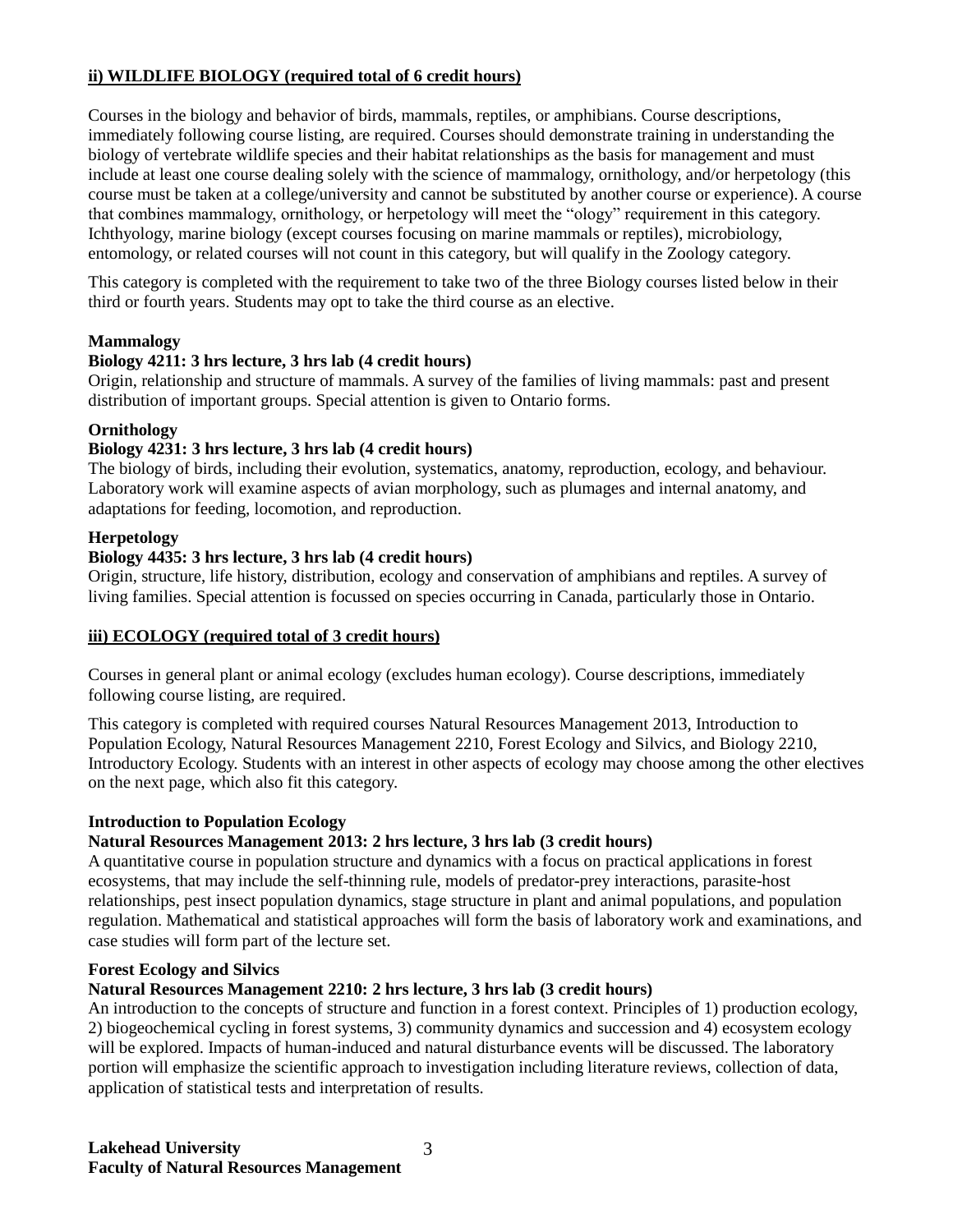#### **Introductory Ecology**

#### **Biology 2210: 3 hrs lecture, 3 hrs lab (4 credit hours)**

Interrelationships of plants and animals with the environment. The distribution and dynamics of plant and animal communities. Aspects of applied ecology and conservation.

#### **Biogeography (Biology 3151) \***

A study of the distribution and dispersal of organisms.

#### **Ecological Structure in Northern Environments (Biology 3313)**

The application of ecological and evolutionary concepts to understand and conserve ecological structure of northern ecosystems.

#### **Community Ecology (Biology 4113)**

Principles of ecology and evolution used to explain patterns, process, structure and function of ecological communities.

#### **Ecology of Disturbed Habitats (Biology 4115)**

Habitat and plant community response to natural and human induced ecosystem disturbances will be discussed with special reference to type, intensity and frequency of disturbance. Particular attention will be focused on regeneration strategies of dominant plants, species diversity and composition, nearground microclimate, and changes in soil physical and chemical properties. Vulnerability and resilience of ecosystem integrity will be explained on the basis of biotic and abiotic factors with special reference to boreal forests. Remediation of adverse ecological impacts resulting from human induced disturbances will be discussed. Technical writing based on field and laboratory studies, term papers, and seminar presentations are required components of the course.

#### **Advances in Contemporary Ecology (Biology 4117)**

An investigation of topics in contemporary ecology with an emphasis on large-scale patterns of abundance and distribution of organisms in nature. Topics covered will include the importance of scale in ecology, latitudinal patterns of species richness, range size theory, and the relationship between abundance and distribution. This course will consist of the compilation, analysis and interpretation of macroecological data.

#### **Wetland Ecology (Biology 4430)**

An examination of the biology and chemistry of wetland environments. Emphasis will be placed on plant species adaptations to and interrelationships with continually-flooded soils. Field and laboratory exercises will concentrate on experimental design, sampling methods, and analytical procedures. A wetland plant collection of at least 30 species is a requirement for the course.

\* This course is a required course for the Specialization in Wildlife Conservation and Management if Natural Resources Management 3219, Habitat Planning, is not taken. See category i.

#### **iv) ZOOLOGY (required total of 9 credit hours)**

Courses in the taxonomy, biology, behavior, physiology, anatomy, and natural history of vertebrates and invertebrates. Course descriptions, immediately following course listing, are required. Courses in genetics, nutrition, physiology, disease, and other biology or general zoology courses are accepted. Ichthyology or fisheries biology courses are accepted.

This category is completed with required courses Biology 1110, Animal Biology, and two of the electives listed on the next page.

#### **Animal Biology**

#### **Biology 1110: 3 hrs lecture, 3 hrs lab (4 credit hours)**

An introduction to the study of the structure, function and organization of animal life. Discussion of the evolution and classification of major invertebrate and vertebrate animal phyla, animal body plans and reproductive strategies.

## **Lakehead University**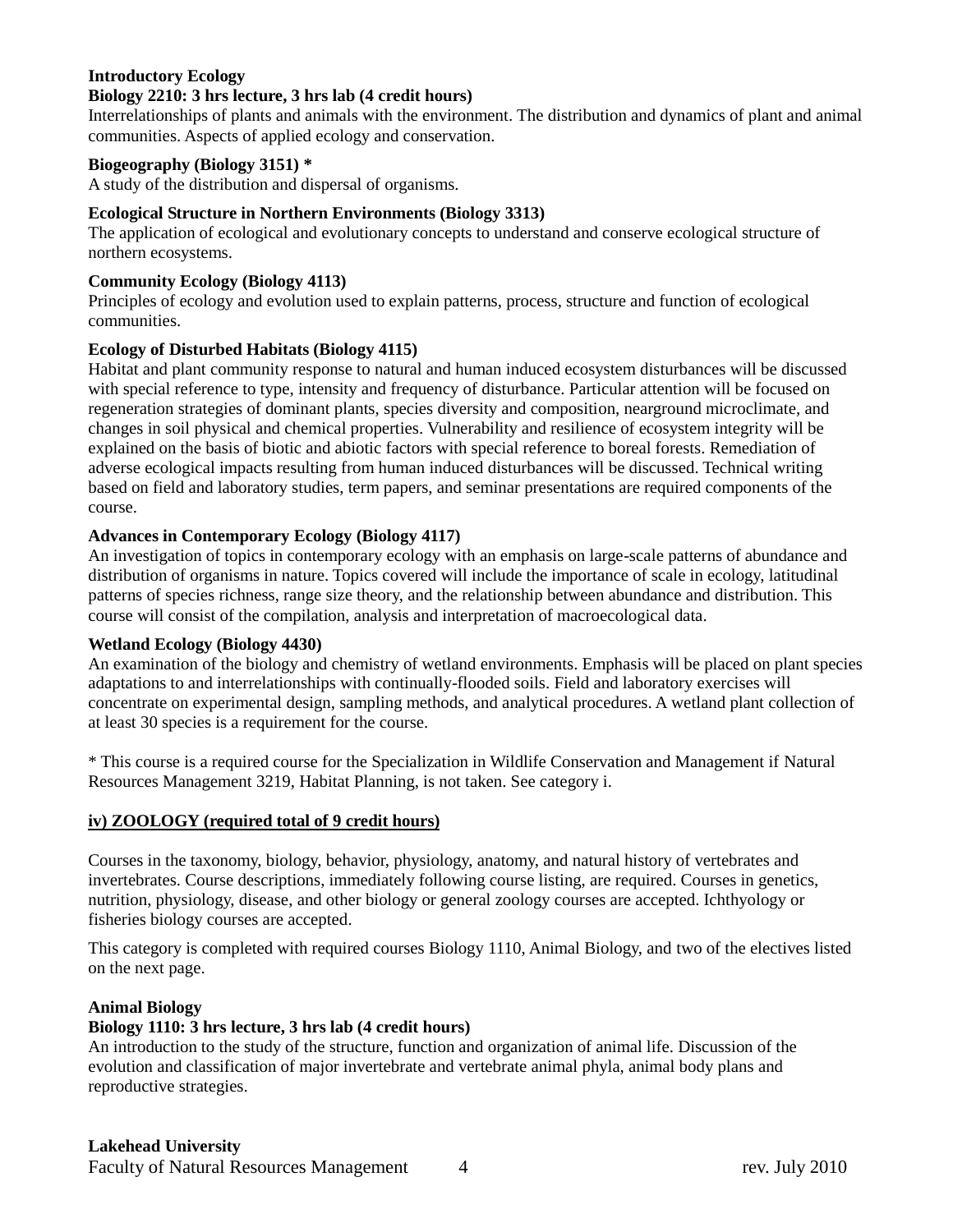## **Forest Entomology**

## **Natural Resources Management 3217: 2 hrs lecture, 3 hrs lab (3 credit hours)**

Lectures and laboratories are designed to give an understanding of insect identification, population dynamics of forest insects and how insects interact with trees and forests. Tools for managing insect populations are presented.

## **The Evolution of Vertebrates**

#### **Biology 3219: 3 hrs lecture, 3 hrs lab (4 credit hours)**

Survey of vertebrate animals with an evolutionary and paleontological perspective on their adaptive features. Laboratory sessions examine morphological, anatomical, and behavioural characteristics, with special reference to comparative locomotory, feeding, and reproductive strategies.

#### **Comparative Animal Physiology**

## **Biology 3250: 3 hrs lecture, 3 hrs lab (4 credit hours)**

Overview of the major physiological systems of the animal body with particular emphasis on mammals. Topics covered will include but not necessarily be restricted to: form and function of neural systems including sensory and motor pathways, endocrine systems, the musculoskeletal system and locomotion, thermoregulatory strategies, cardiovascular systems and fluid compartments of the body, and respiration.

#### **Evolutionary Concepts**

## **Biology 3671; prerequisite will be waived: 2 hrs lecture, 3 hrs tutorial (3 credit hours)**

Designed for students majoring in biology who want to understand evolutionary concepts and their application to important questions in biology, with an emphasis on ecology. Course instruction will include a mixture of lectures, general discussions, tutorials, and investigative assignments. Lectures will emphasize conceptual, empirical, and experimental approaches to the study of evolution. Topics include mechanisms of evolution, adaptation, speciation and an introduction to evolutionary ecology.

#### **Parasitology**

## **Biology 4111; prerequisite Biology 3212: 3 hrs lecture, 3 hrs lab (4 credit hours)**

Study of the protozoan, helminth and arthropod parasites. Emphasis is placed on parasitism as a biological phenomenon. Laboratory work will be concerned with a study of the structure and identification of representative parasites as well as an explanation of techniques used in parasitology.

#### **Biology of Fishes**

#### **Biology 4212: 3 hrs lecture, 3 hrs lab (4 credit hours)**

Course lectures consider fish as a form of vertebrate organization with emphasis on evolution, anatomy, physiology, behaviour, migration and distribution, while the laboratory emphasizes ecology, distribution and systematics of the local fauna. Some field trips.

#### **Animal Behaviour**

## **Psychology 3511; prerequisite will be waived: 3 hrs lecture (3 credit hours)**

An historic, methodological and substantive introduction to animal behaviour is presented from the perspectives of comparative psychology, ethology, sociobiology and ecology.

#### **1 e) BOTANY (required total of 9 credit hours)**

Courses in general botany, plant genetics, plant morphology, plant physiology, or plant taxonomy. Course descriptions, immediately following course listing, are required. One of the following courses – dendrology, silvics, or silviculture are accepted. At least one course must be primarily concerned with plant taxonomy or identification (this course must be taken at a college/university and cannot be substituted by another course or experience).

This category is completed with required courses Natural Resources Management 1010, Canadian Forest Plant Species, Biology 1130, Plant Biology, Biology 2050, Tree Development and Function, and Natural Resources Management 2050, Flowering Plant Taxonomy. Students with an interest in other aspects of botany may choose additional electives in this category; most options are listed after the required set on the next page.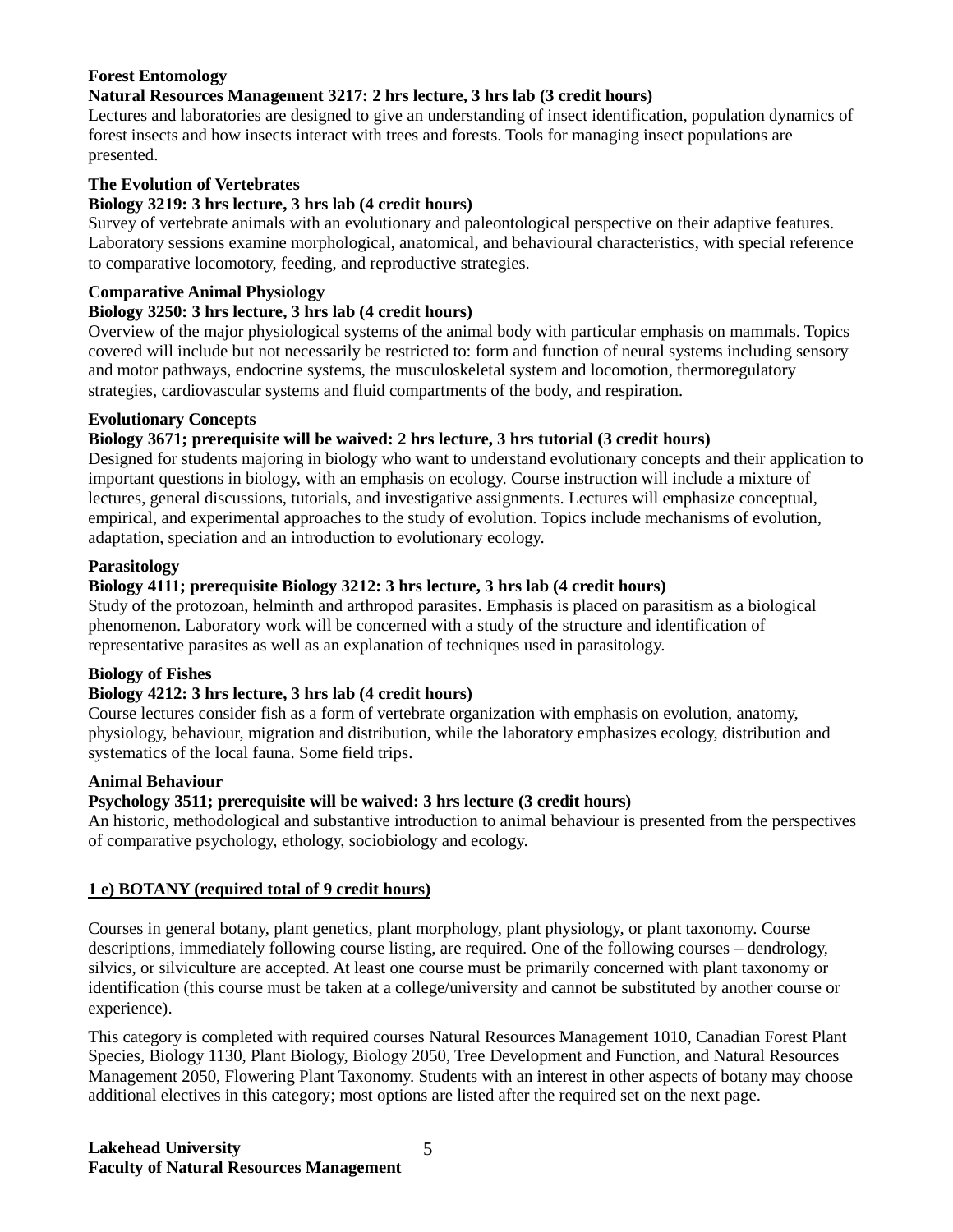## **Canadian Forest Plant Species**

#### **Natural Resources Management 1010: 2 hrs lecture, 3 hrs lab (3 credit hours)**

An introduction to the identification of trees of Canada including important introduced species. Lab instruction builds upon field school experience and emphasizes identification, classification, site requirements and uses of important species. Lecture instruction emphasizes relevant conifer and hardwood morphology, taxonomy, Canadian forest vegetation and elementary ecological concepts. Scientific names and terminology are used in lectures, laboratory work and examinations. Each student is required to complete a plant collection and to pass an outdoor tree identification test.

#### **Plant Biology**

## **Biology 1130: 3 hrs lecture, 3 hrs lab (4 credit hours)**

An introduction to plant diversity stressing the evolution of plants. Comparative morphology of vegetative and reproductive structures will be emphasized. Topics will also include functional anatomy, photosynthesis and respiration.

#### **Tree Development and Function**

#### **Biology 2050: 3 hrs lecture, 3 hrs lab (4 credit hours)**

A basic review of tree anatomy, morphology and physiology covering the following topics: shoot and root development and their internal controls, formation and function of xylem and phloem, translocation, water relations, correlations and control of tree form, assimilation, nutrition, sexual and asexual reproduction.

#### **Flowering Plant Taxonomy**

#### **Natural Resources Management 2050: 2 hrs lecture, 3 hrs lab (3 credit hours)**

An introduction to the evolutionary relationships among the flowering plants and the processes that gave rise to their existing taxonomic hierarchy. The systematic identification of Ontario's major flowering plant families is learned in labs. The methods, rules and history of flowering plant taxonomy are presented in lectures. An individual herbarium project is also completed.

#### **Regional Flowering Plants (Biology 2131)**

A course on the identification of common native and introduced flowering plants of the Lakehead area. Special attention will be given to the local forest flora. Field trips will be arranged. Students will also be expected to make a plant collection.

#### **Forest Pathology (Natural Resources Management 3213)**

Survey of the abiotic and biotic diseases of economically important Canadian trees in both urban and rural settings. Introduction to the principles of diagnosis, spread and control. The pathogen/host relationship and the environmental factors affecting it are explored. Emphasis is placed on the management practices useful in reducing damages to and losses of forest trees. Laboratory exercises are designed to give the student expertise in both the macro-and microscopic identification of tree diseases.

#### **vi) PHYSICAL SCIENCES (required total of 9 credit hours)**

Physical sciences such as chemistry, physics, geology, or soils, with at least two disciplines represented. Course descriptions are not required.

This category is completed with required courses Natural Resources Management 2110, Forest Soils and Water I, Chemistry 1050/1110, Foundations of Chemistry/Modern Chemistry I, and Geology 1131, Crust of the Earth.

#### **vii) BASIC STATISTICS (required total of 3 credit hours)**

A course in basic statistics. Course description, immediately following course listing, is required (see next page).

This category is completed with required course Natural Resources Management 2150, Natural Resources Biometrics II.

# **Lakehead University**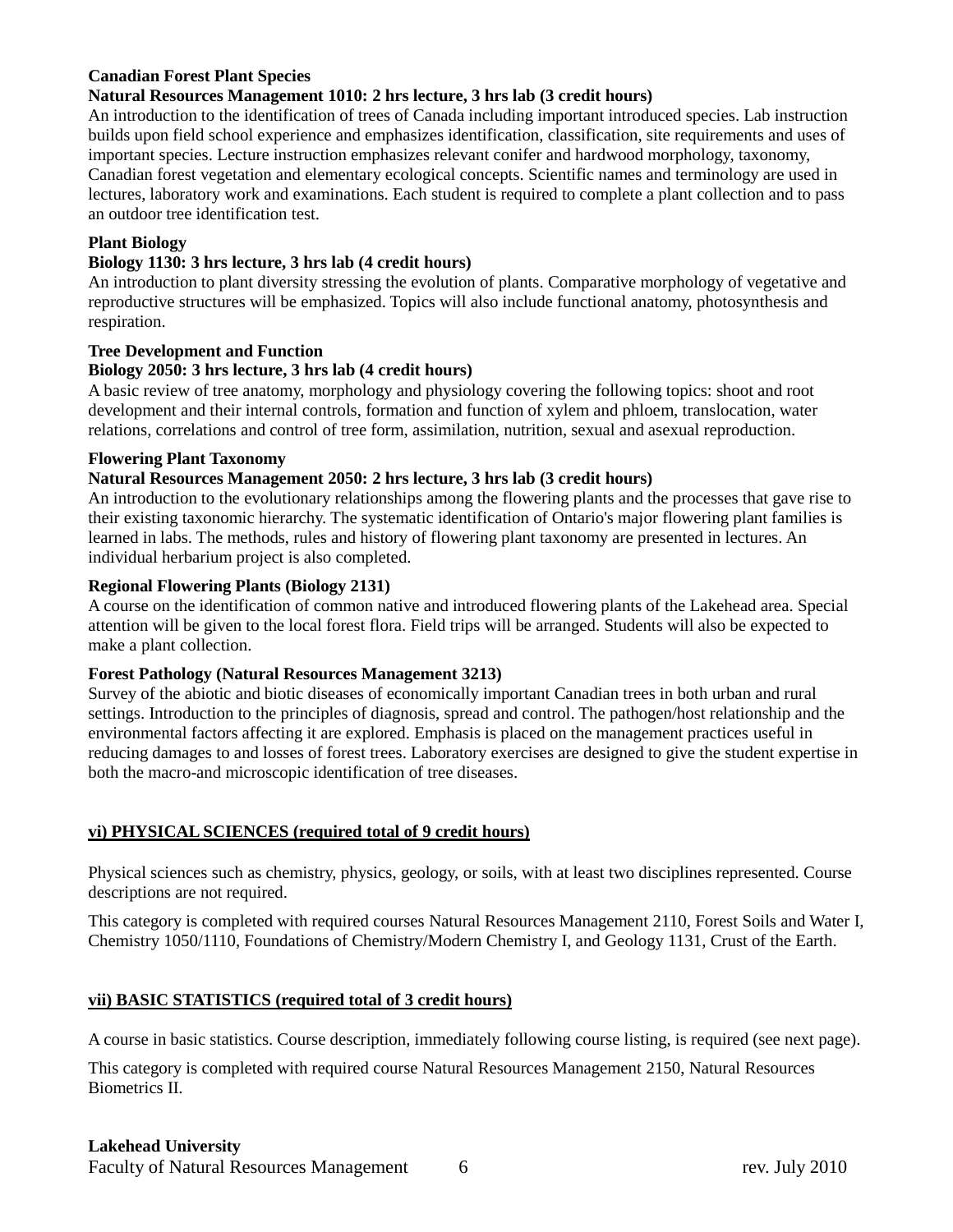## **Natural Resources Biometrics II**

#### **Natural Resources Management 2150: 3 hrs lecture, 3 hrs lab (4 credit hours)**

The design and analysis of forestry experiments including CRD, RCBD, split-plot and nested (or hierarchical) design structures along with one-way and factorial treatment structures. Data analysis topics include the analysis of residuals, data re-expression, the analysis of means and an introduction to regression analysis.

## **viii) QUANTITATIVE SCIENCES (required total of 6 credit hours)**

Courses in calculus, biometry, college algebra, advanced algebra, trigonometry, systems analysis, mathematical modeling, sampling, computer science, or other quantitative science. Course descriptions, immediately following course listing, are required (see below). Elementary algebra, remedial algebra, introductory GIS, and introductory personal computing courses do not count in this category.

This category is completed with required courses Natural Resources Management 1110, Natural Resources Inventory I, and Natural Resources Management 1330, Natural Resources Biometrics I, and Natural Resources Management 3218, Natural Resources Inventory III. Students wishing to develop their quantitative skills further could consider additional electives such as Natural Resources Management 3212, Decision Support Tools (also listed below).

#### **Natural Resources Inventory I**

#### **Natural Resources Management 1110: 2 hrs lecture, 3 hrs lab (3 credit hours)**

General principles of measurement; theory and use of mensurational instruments; measurement of length, area and volume; construction of standard and local volume tables; estimation of stand volume from simple sampling designs; measurement of non-timber resources.

#### **Natural Resources Biometrics I**

#### **Natural Resources Management 1330: 3 hrs lecture, 3 hrs lab (4 credit hours)**

Applications of microcomputer spreadsheets and software for data management and statistical analysis in environmental and forest resources analysis will be introduced. Included in this course are the use of electronic data capturing devices, graphics, spatial distributions, intervals, frequency distributions, measures of central tendency and dispersion, sampling techniques, regression and correlation as they apply to forest conservation and resources.

## **Natural Resources Inventory II**

#### **Natural Resources Management 3218: 2 hrs lecture, 3 hrs lab (3 credit hours)**

Topics include: sampling designs, inventory planning and execution, non-probability sampling, forest growth and yield including individual trees and stands as dynamic biological systems, stem analysis procedures, measures of site productivity, early models of growth and yield, application of applied projection models. Students will participate in field studies and make use of computers in the completion of their laboratory reports.

#### **Decision Support Tools (Natural Resources Management 3212) \***

The course entails the study of various tools used in aiding decision-making in forestry. It is based on the framework given in Planning and Decision-Making. Actual case studies are used to introduce the theory, methodology, and application of linear programming, transportation and assignment models, network analysis, game theory, and simulation to forestry problems. The concepts and applications of satisficing and heuristic programming are also introduced. Throughout the course the importance and use of sensitivity analysis will be stressed.

\* This course is a required course for the Specialization in Wildlife Conservation and Management if Natural Resources Management 4217, Remote Sensing Applications is not taken. Remote Sensing Applications falls outside of any certification category.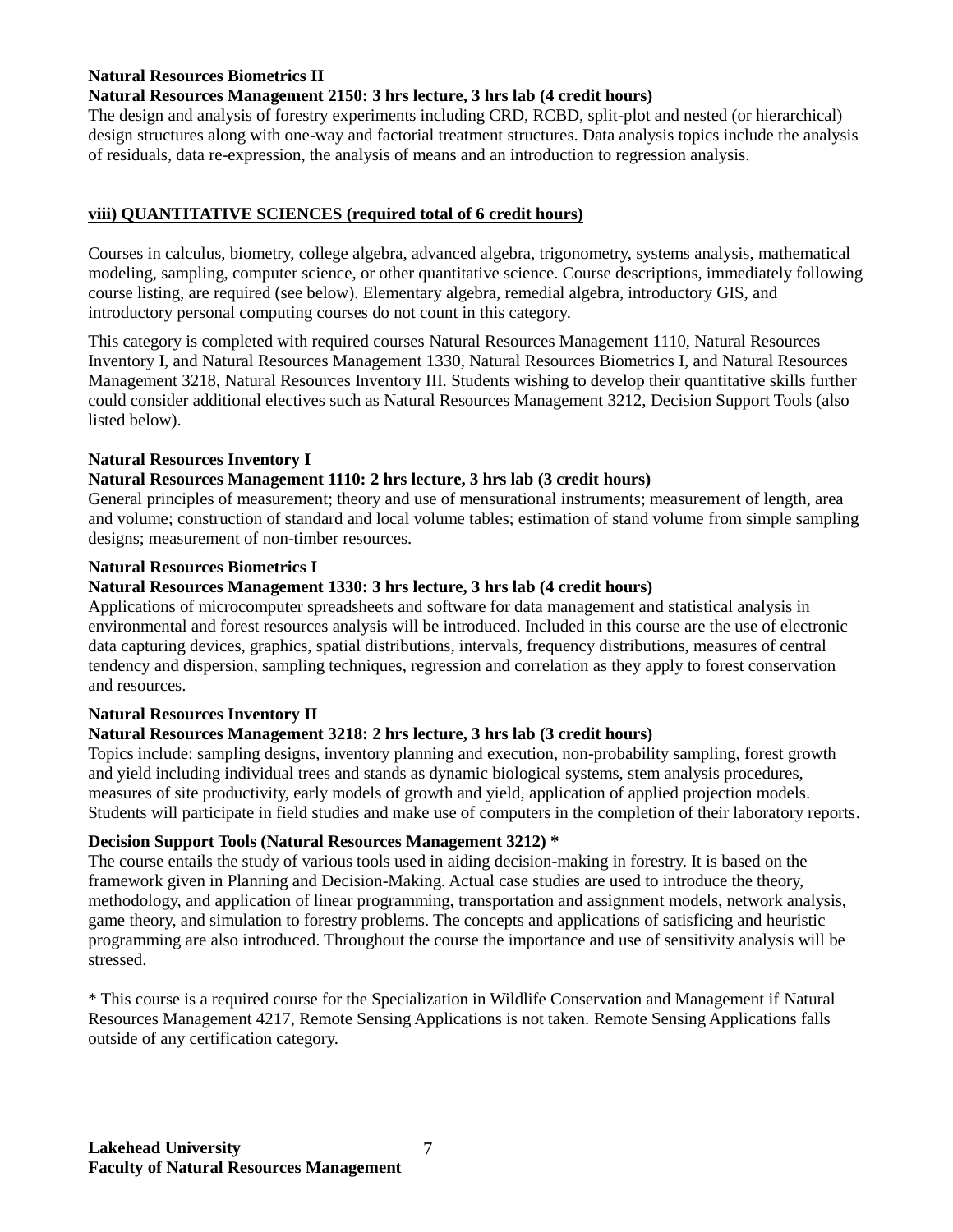## **ix) HUMANITIES AND SOCIAL SCIENCES (required total of 9 credit hours)**

Humanities and social sciences, such as economics, sociology, psychology, political science, government, history, literature, or foreign language. Course descriptions are not required.

This category is completed with required courses Geography 1170, The Environment with Laboratory, Economics 2014, Basic Economics - Theory, and Natural Resources Management 2054, Indigenous Peoples and Natural Resources. A set of suggestions for students who wish additional electives in this category is below.

#### **Environmental Philosophy (Philosophy 2013)**

A critical examination of major philosophical approaches to the environment with emphasis on Western and multicultural ethical theories, but with some attention to their practical applications to environmental issues such as pollution, global warming, resource depletion and endangered species along with political and economic considerations.

#### **Forest Economics (Natural Resources Management 2170)**

Emphasis is placed on an examination of economic factors that influence forest operations and timber production. These include: forestry factors, theory of interest, economic rent, and trade and external influences. Opportunities in forestry for both timber and other uses are considered. Valuation, stumpage appraisal, taxation and incentives to investment are examined. Sustained yield, forest rent, and intangible factors are discussed.

#### **Natural Areas and Tourism (Outdoor Recreation, Parks & Tourism 2755)**

An examination of ecological, social and recreational issues in the management of tourism in natural areas. A central theme of the course is how to manage tourism in natural areas in a sustainable way while at the same time providing visitors with high quality experiences. Special attention is given to theory, policy, planning, public involvement and understanding visitor behaviour and needs as key elements in this management approach. Specific examples of the relationships between tourism and natural areas will be examined in local, regional, national and international contexts.

#### **Global Environmental History: A Global View (History 3718)**

An examination of the historical relationship between human societies and the natural environment. Explores how the human-nature interaction has changed over time with the emergence of capitalism and global power relations.

## **x) COMMUNICATIONS (required total of 12 credit hours)**

Courses designed to improve communication skills such as English composition, technical writing, journalism, public speaking, or use of mass media. Course descriptions, immediately following course listing, are required (see below). Courses in literature interpretation, foreign languages, classes requiring a term paper, class projects, and seminars in non-communication courses will not count toward this category.

This category is completed with required courses Natural Resources Management 4010/4030, Thesis, Natural Resources Management 4212/4214, Management Planning, and the Writing Across the Curriculum series (Natural Resources Management 0190, 0290, 0390).

## **Thesis I**

## **Natural Resources Management 4010: (3 credit hours)**

An introduction to the manner in which knowledge is advanced and communicated through research. Lectures cover topics such as the scientific method, hypothesis testing, data collection, data analysis, defining a research topic, and writing a literature review. Students must complete a major literature review.

#### **Thesis II**

## **Natural Resources Management 4030 (3 credit hours)**

Working under the guidance of a faculty supervisor, students will complete the thesis designed in Thesis I.